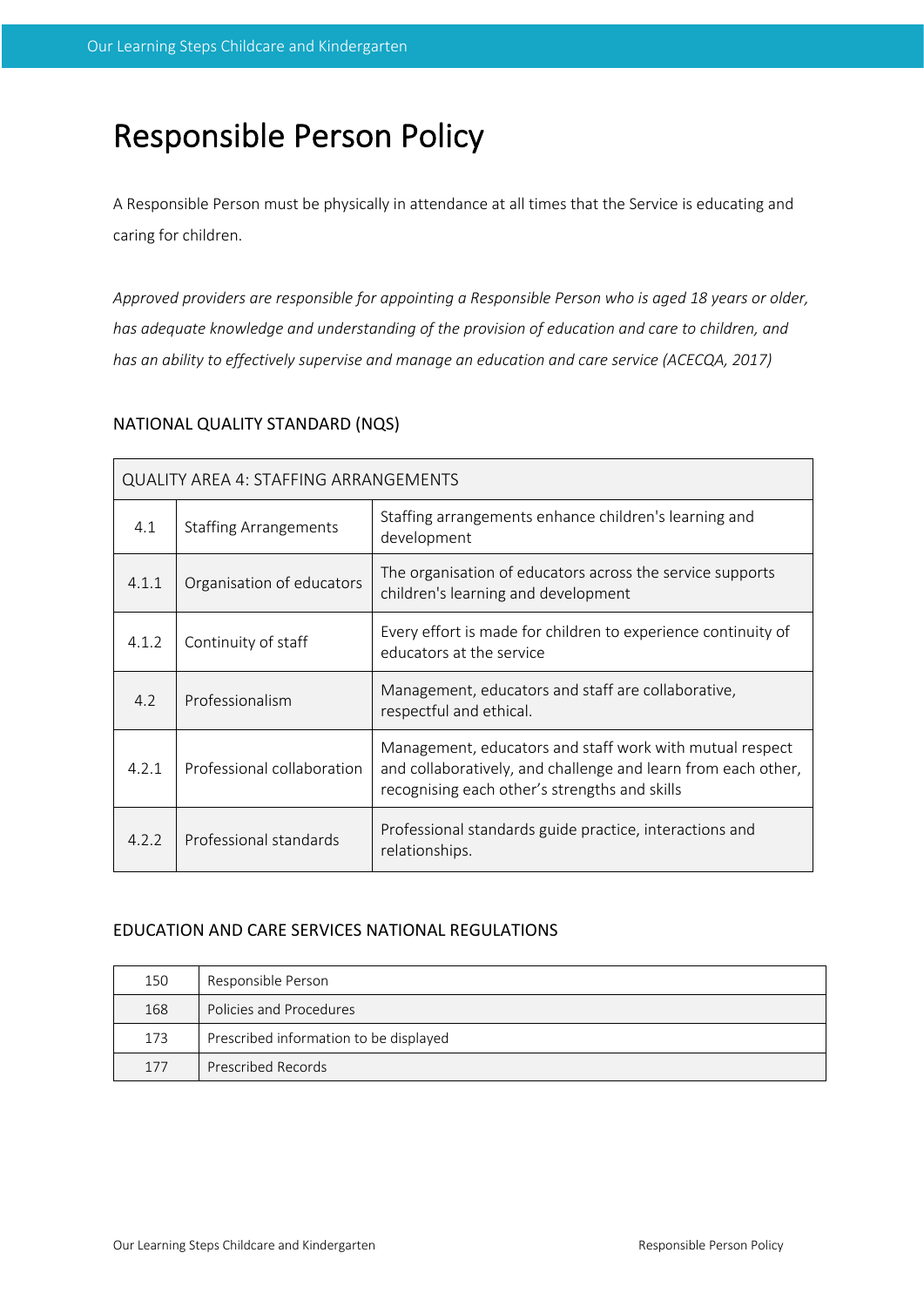## PURPOSE

Our Service is committed to meeting our duty of care obligations under the National Law & Regulations to ensure a Responsible Person is on the premises at all times to ensure the health, safety, wellbeing, learning, and development of all children at the service is maintained at all times.

#### SCOPE

This policy applies to the Director, Nominated Supervisor, and educators of the Service.

## DEFINITIONS

| <b>NAMF</b>          | <b>DEFINITION</b>                                                                                                                                                                                                                                                                                                                                       |  |
|----------------------|---------------------------------------------------------------------------------------------------------------------------------------------------------------------------------------------------------------------------------------------------------------------------------------------------------------------------------------------------------|--|
| Nominated Supervisor | A person with responsibility for the day to day management<br>of an approved service. The Nominated Supervisor has a<br>range of responsibilities under the Law and Regulations that<br>govern the operation of education and care services.                                                                                                            |  |
| Responsible Person   | A person who is physically at the Service and has the role of<br>Nominated Supervisor or duly appointed person. The<br>Responsible Person has consented to be placed in day to day<br>charge of the Service but does not take on the responsibilities<br>of the Nominated Supervisor rather they ensure the<br>consistency and continuity in practices. |  |

## IMPLEMENTATION

A Responsible Person will be on the premises at all times, and the details of the Responsible Person will be readily available to families and visitors.

If the Responsible Person leaves the premises, they will 'hand over' obligations for the role to another duly appointed person at the Service. It is vital that all hand-overs to a designated Responsible Person are documented when commencing this position throughout the day. The process for determining the Responsible Person will be clear to all educators and staff, and procedures will be followed at all times. Both the outgoing and incoming Responsible Persons will ensure the displayed name of the current Responsible Person at the Service correctly reflects who presently holds the position. Our Service will have one Responsible Person present at all times when caring for and educating children.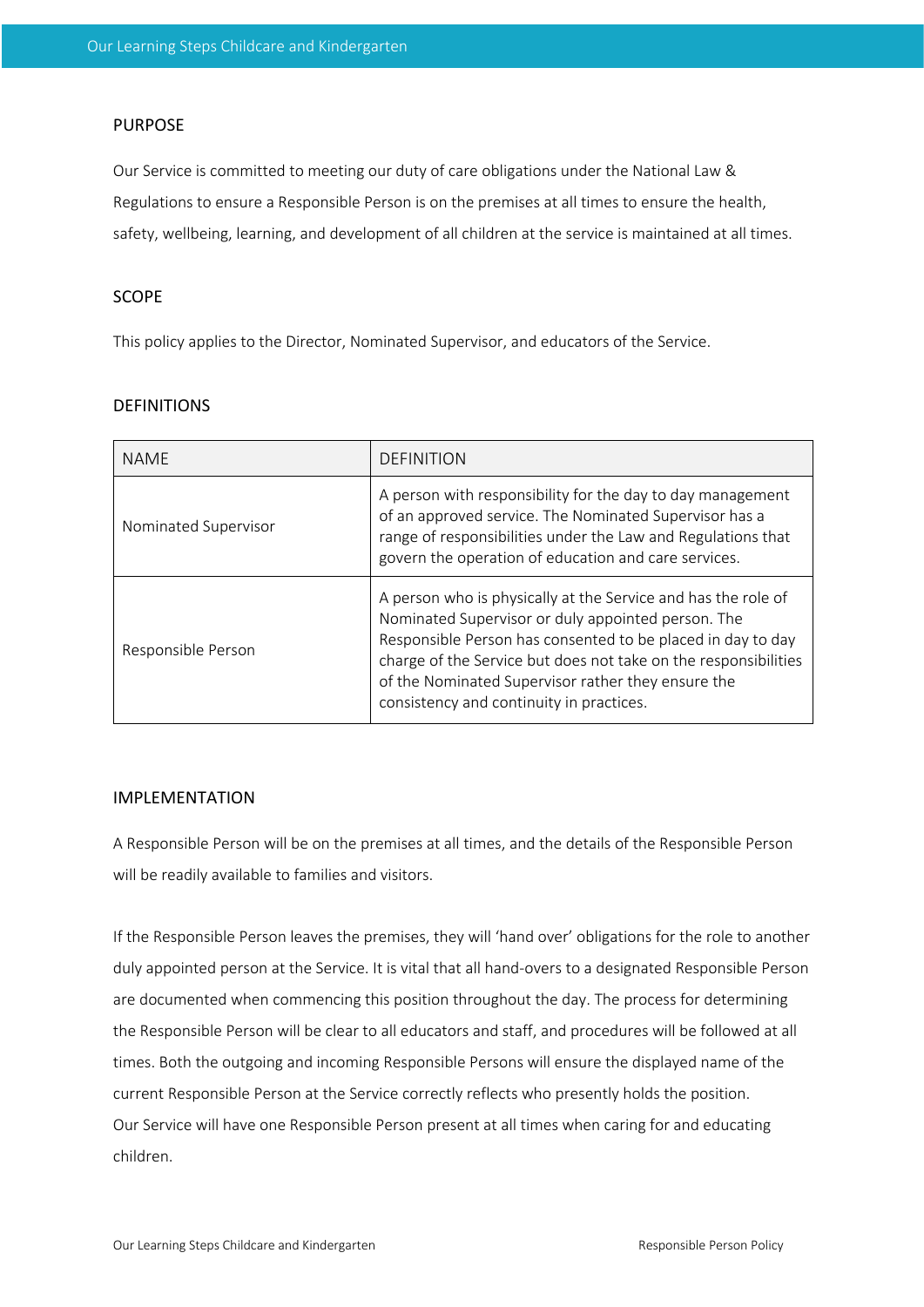A responsible person is:

- An Approved Provider,
- A Nominated Supervisor, *or*
- A duly appointed person, 18 years or older, fit and proper, and have suitable skills.

#### Management will ensure:

- A Responsible Person is appointed.
- The Responsible Person is over the age of 18 years.
- The Responsible Person meets the minimum requirements for qualification, experiences and management capabilities.
- The Responsible Person has a clear understanding of the role.
- The Responsible Person is a fit and proper person.
- The Responsible Person has a minimum of 3 years' experience working as an educator in an Education and Care Service (Recommended but not compulsory).
- A Responsible Person is on duty from the time the Service opens each day until the time the Service closes.
- The Responsible Person interchanges with the Nominated Supervisor in their absence.
- Responsible Persons are aware that they have to sign off when they have finished their duty and will ensure the Nominated Supervisor or appointed Responsible Person will sign on and take on the role.
- Written consent of the Nominated Supervisor role has been accepted.

#### A nominated Supervisor/ appointed Responsible Person will:

- Provide written consent to accept the role of Responsible Person
- Ensure that the identity of the Responsible Person on duty is displayed and available to families and visitors.
- Inform the Director in a timely manner in the event of absence from the Service due to leave or illness so they can be replaced by another Responsible Person.
- Ensure they have a sound understanding of the role of Responsible Person.
- Abide by any conditions placed on the Responsible Person.
- Understand that a Responsible Person placed in day-to-day charge of the Service does not have the same responsibilities under the National Law as the Nominated Supervisor.